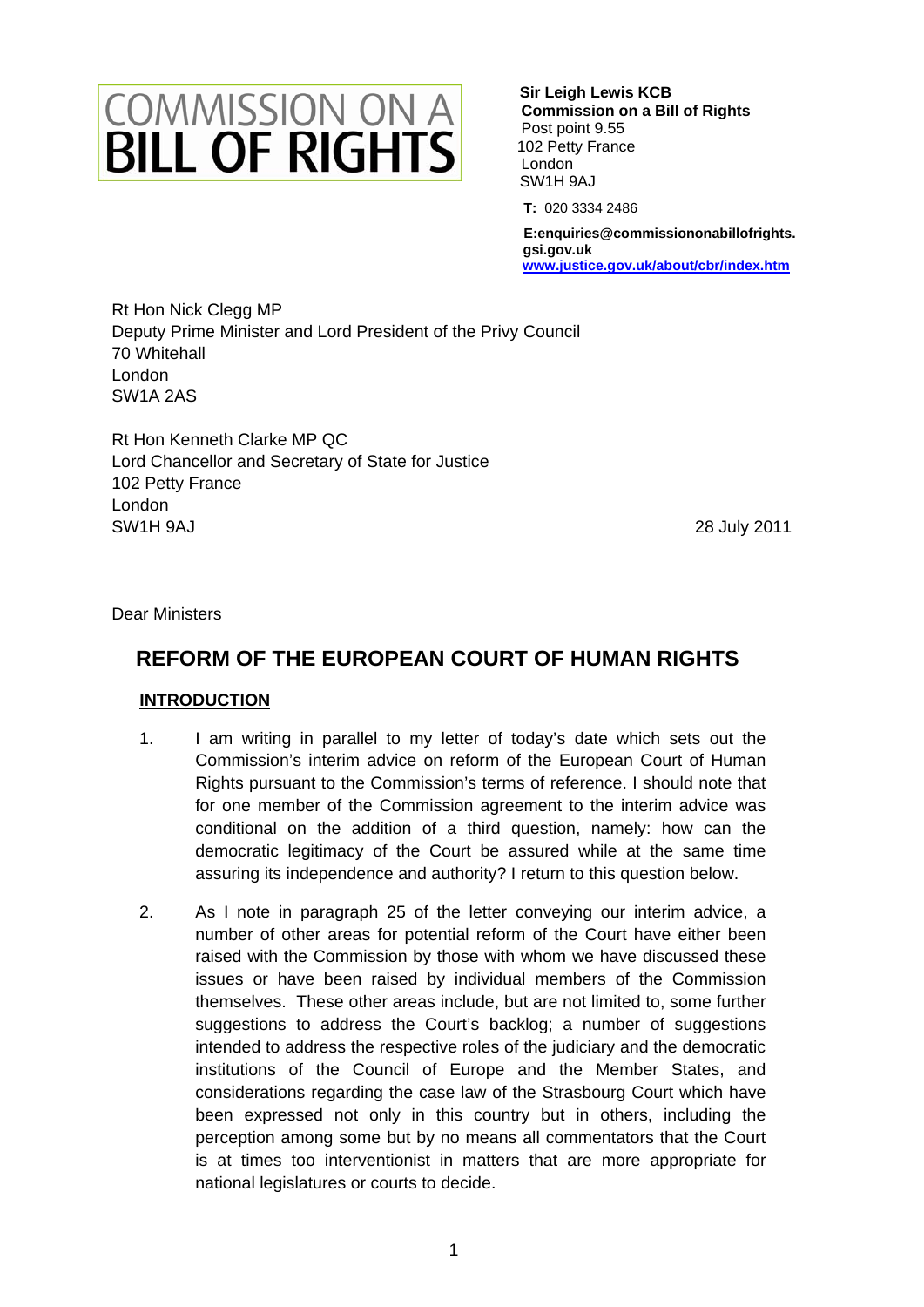3. In the time available to us to provide our interim advice, we have not been able to consider these further suggestions, or the evidence relating to them, in any depth and we have not therefore included any discussion of them in our interim advice. However, since we are highly likely to return to some of these issues at a later stage in our work programme in order to examine them further, I thought it would be useful at least to list them for you at this stage simply so that you are aware of them. In doing so I should stress that I am putting forward this letter myself and that, unlike the letter conveying our interim advice, it does not carry the endorsement of the Commission.

### **REFORM IDEAS RAISED WITH US OR BY INDIVIDUAL MEMBERS**

- 4. Subject to the above very important caveats, I set out below a number of suggestions for reform, emanating either from individuals with whom we have spoken or from one or more members of the Commission. I set them out in no particular order of priority or merit and no inference should be drawn from the order in which the arguments for and against each are marshalled. The suggestions, which may or may not be the subject of further consideration and recommendations by the Commission, and some of which we may decide not to pursue, are these:
	- Using retired judges to determine admissibility; while the change which has been introduced by Protocol 14 under which a single judge may now determine admissibility has undoubtedly helped, much of the time of the Court's judges is still being spent on admissibility issues (inadmissible applications are estimated to account for over 90% of the Court's caseload). The Interlaken and Izmir Declarations call on the Committee of Ministers to consider further filtering mechanisms for inadmissible cases. In this context, one option could be to engage either retired judges of the Court or of appellate courts in Member States to undertake this work on a contract basis possibly as an emergency task force to clear the current backlog. Similar proposals for appointing judges or committees of judges solely to decide admissibility have in the past met with concerns that few judges would be interested in carrying out such work and that may well be true. Equally it is possible that there might be more interest in such arrangements if they were to be introduced within the framework of a dedicated time bound task-force. In any event, it would be important to consider the extent to which such proposals would create additional bureaucratic processes.
	- Authorising officials of the Registry to take decisions on admissibility; a more fundamental change, but with the same objective, would be to put the responsibility for determining admissibility with the Registry rather than the judiciary of the Court. We understand that this is effectively already occurring under the supervision of a single Judge. While many might object to the possibility of admissibility being determined by officials rather than judges, such an approach would, in some ways, be similar to the system originally put in place by the founders of the Convention by which the secretariat of the Commission considered cases in the first instance, subject to oversight by the legally-qualified Commissioners. Only cases that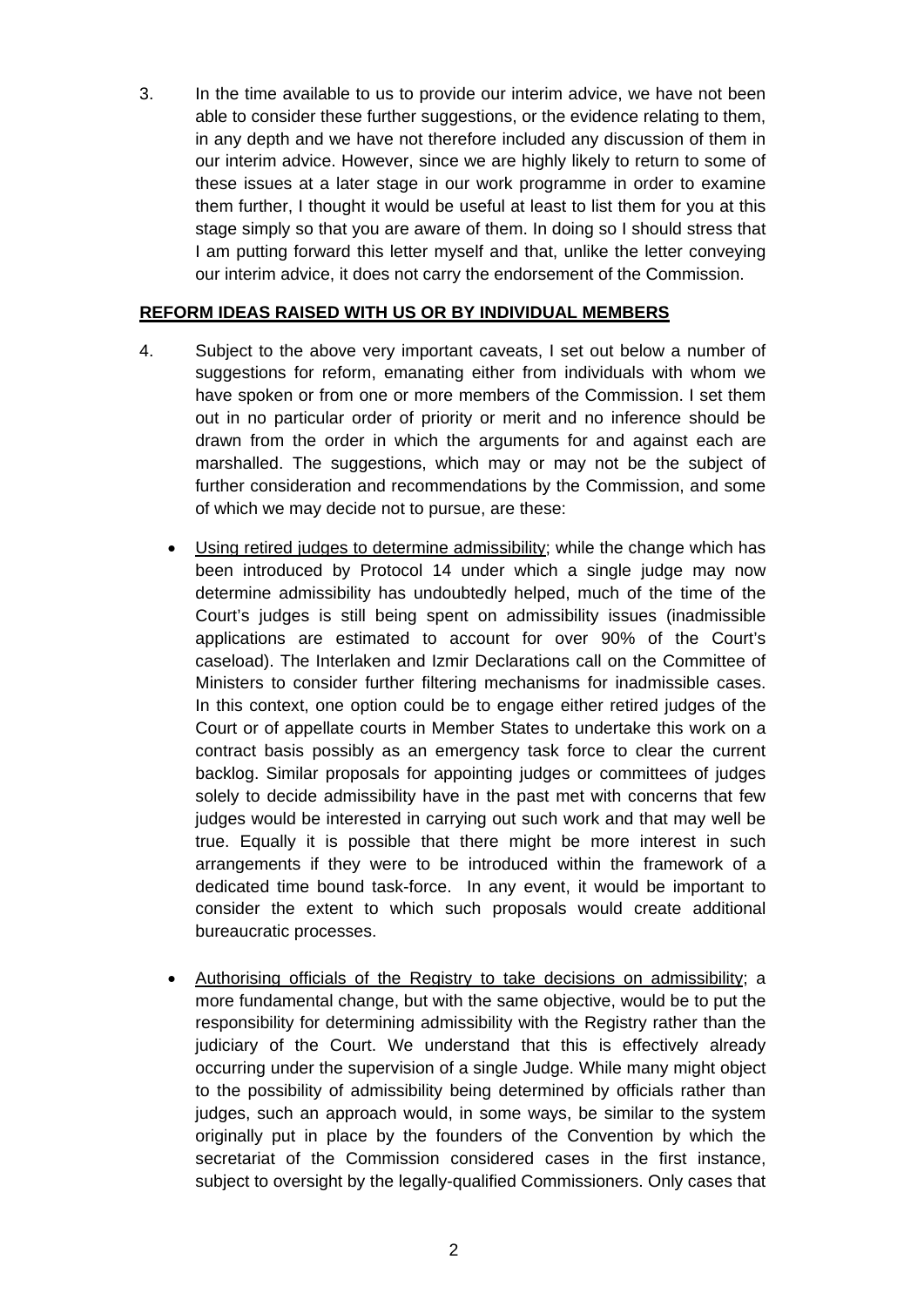had passed the admissibility test could ever reach the Court on a reference by the Commission. Alternatively, the objection could be overcome by investing a small number of the Registry officials with judicial status as recommended by the Evaluation Group in 2001.<sup>1</sup>

- Requiring applications to the Court to be signed by a lawyer or NGO; it was clear from the Commission's meetings in Strasbourg that proposals, originating within the Court itself, are being considered for a requirement to be introduced for lawyers or non-governmental organisations to have to sign applications to the Court. The aim of this proposal would be to involve the legal profession and NGOs in sharing responsibility for reducing the very high number of manifestly inadmissible cases which currently arrive at the Court. The requirement would not be for individuals to have full legal representation, and safeguards would need to be considered to ensure that well-founded cases were not rendered inadmissible simply because it was not possible or practical in the local circumstance to gain a lawyer's signature. Those who believe that this proposal has merit consider that it might help to reduce the number of patently inadmissible cases with which the Court has currently to deal, without interfering with the right of individual petition. That would need, however, to be balanced against the risk that such a requirement could make it too difficult for those with admissible and serious allegations that their Convention rights had been infringed to gain access to the Court.
- Enabling the Court to deliver advisory opinions; while some current reform proposals, reflecting those made previously by the Group of Wise Persons in 2006, suggest forms of cooperation between the Court and national courts via requests by the latter for advisory opinions, some believe that further thought should be given to whether the Court might be given the power to deliver an advisory opinion of its own initiative. Under this proposal, the Court could choose to deliver, as an alternative to a finding that a breach of the Convention has or has not occurred, an advisory opinion to the Member State concerned. This, it is argued, could give the Court greater flexibility in those cases where it believed that a case was essentially well-founded but not sufficiently serious or clear cut as to require a specific and binding determination by the Court. On the other hand there could be a risk of such opinions leaving the legal position in the Member State uncertain and of the parties not being clear as to what was or was not required of them. Further, some express concern that this proposal would not be consistent with the Court's task of adjudicating concrete cases and where appropriate ordering effective remedies, while advising respondent States about the measures needed to secure compliance with the Convention.

<sup>&</sup>lt;sup>1</sup> Council of Europe, Committee of Ministers, *Report of the Evaluation Group to the Committee of Ministers on the European Court of Human Rights*, EG Court (2001) 1 [2001 Report], para. 98.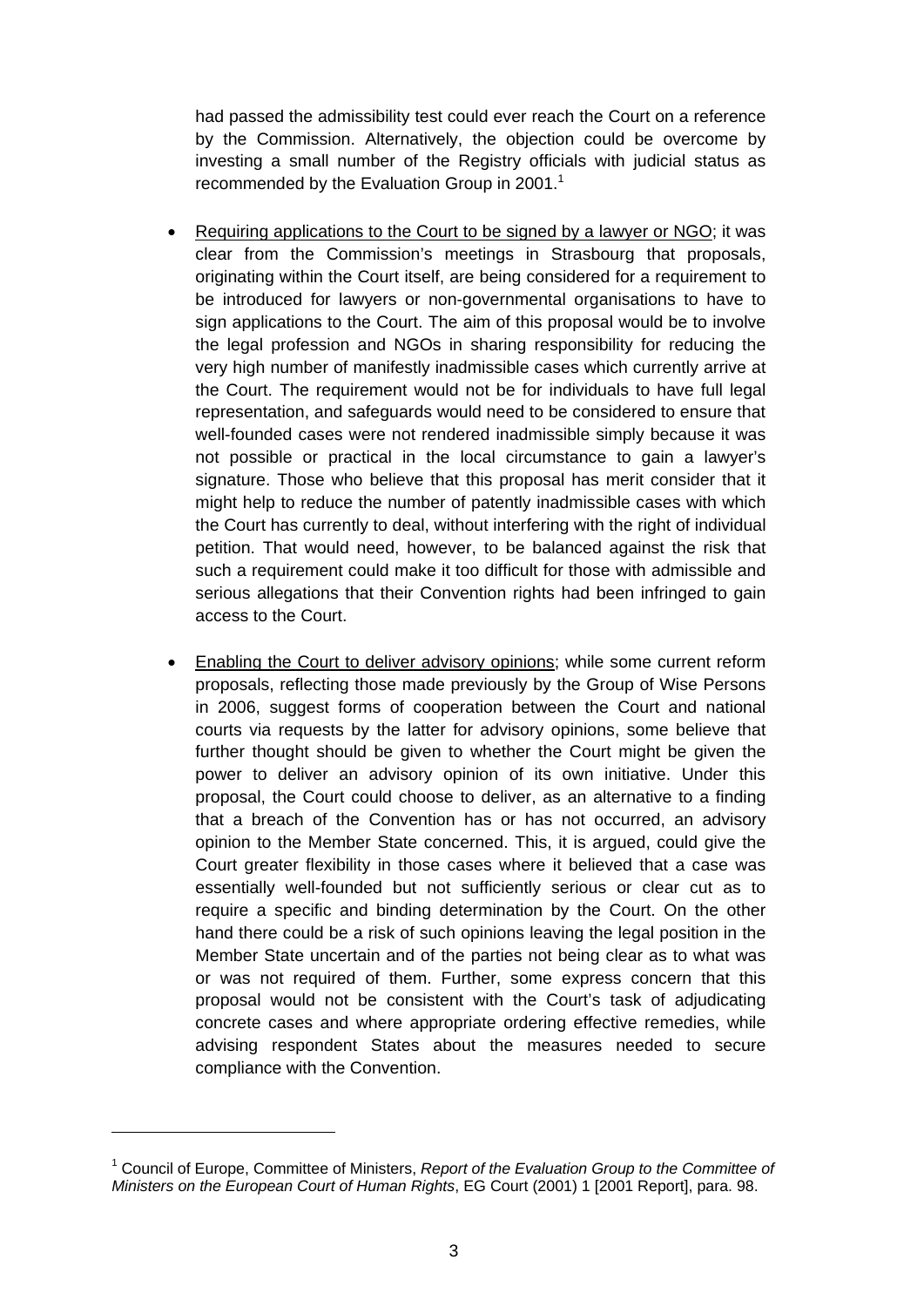- Enabling preliminary references to be made from the highest national court; the Izmir Declaration invites the Committee of Ministers to consider a "procedure allowing the highest national courts to request advisory opinions from the Court concerning the interpretation and application of the Convention that would help clarify the provisions of the Convention and the Court's case-law, thus providing further guidance in order to assist States Parties in avoiding future violations". As noted above, and drawing upon the practice in European Union law, it may be possible to consider whether, under certain well-defined conditions, the highest national court might be able to refer to the Court a question on a point of law arising under the Convention, leaving it to the national court then to apply the legal conclusion to the facts of a particular case. This, it is argued, would enhance the principle of subsidiarity and could – potentially at least – remove some cases from the Court's caseload. Others, however, express concern that such a procedure, unless the Court in Strasbourg were able to respond to such requests far more quickly than its present case load would appear to allow, would delay the ultimate resolution of the cases concerned to an unacceptable degree. They also note that the Convention system presupposes that it is for the national court to decide the facts and decide whether Convention rights have been infringed, recourse to the Court being open only after all available and effective domestic remedies have been exhausted.
- Introducing a Statute of the Court which would allow the working practices of the Court to be changed more quickly; reform proposals in the Interlaken and Izmir Declarations refer to a Statute for the Court as a possible means by which to introduce a simplified procedure for amending provisions of the Convention relating to organisational matters, possibly requiring only a resolution of the Committee of Ministers for approval. The Evaluation Group and the Group of Wise Persons also recommended such simplified procedures.<sup>2</sup> Such a measure could go some way to increasing the flexibility of Member States to undertake future reforms where necessary. However, some consider that it may be difficult to persuade the Governments of all 47 States to widen the Court's ability to manage its cases and exercise a wider area of discretionary judgment. Some members of the Commission who share the views expressed by some commentators that the Court is at times too interventionist are also concerned that this tendency might be reinforced by a Statute conferring greater independence on the Court in respect of procedural topics.
- Considering some form of 'democratic override' or dialogue; in order to recognise the legitimate role of Parliaments and the democratic process in all of the Member States. In states where there is a supreme court with powers to strike down legislation there is always some mechanism, usually requiring an enhanced majority or approval in more than one forum,

<sup>2</sup> 2001 Report, para. 88; Council of Europe, Committee of Ministers, *Report of the Group of Wise Persons to the Committee of Ministers*, CM(2006)203, para. 47.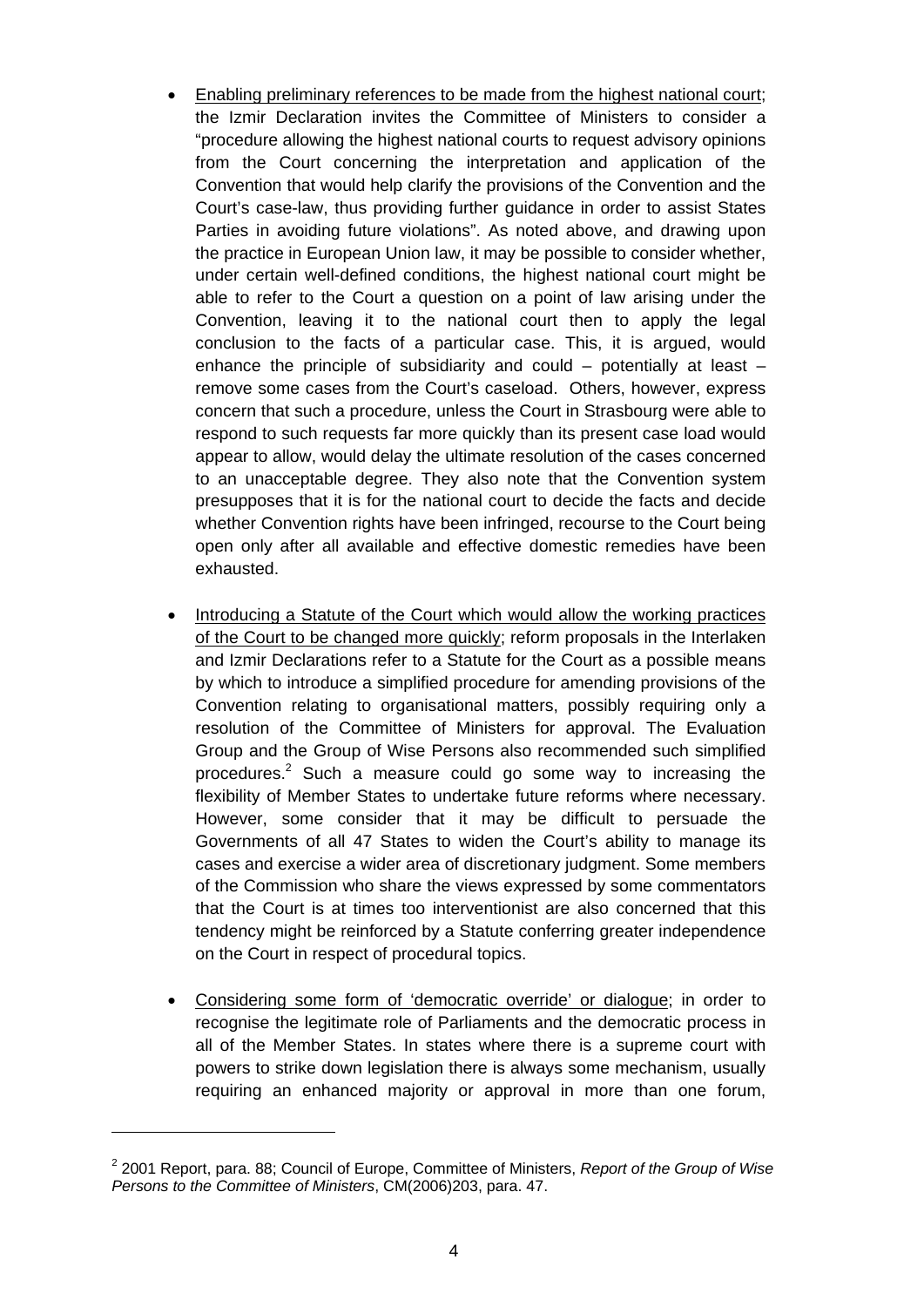whereby the democratic will can ultimately prevail over court decisions. Section 33 of the Canadian Charter of Rights and Freedoms is one such power. Some believe that something equivalent should be considered within the Council of Europe and that fundamental reforms of the Strasbourg Court need to balance greater focus and efficiency on the one hand with greater democratic accountability on the other. The Interlaken Declaration called for a simpler procedure to amend Convention provisions of an organisational nature; an extension of that approach could be to empower other institutions of the Council of Europe to add qualifications to Convention rights. This could allow the effect of a Court decision to be overridden if such was the will of the Parliamentary Assembly or Committee of Ministers, or perhaps of both acting collectively. A variant of this approach might be a power in the Committee of Ministers to determine that a Court judgment should not be enforced if it considered that that course of action was desirable and justifiable in the light of a clear expression of opinion by the relevant Member State's most senior democratic institution. Another variant could be a requirement in respect of proposed groundbreaking findings of violations for the Court first to consult the other Council of Europe institutions and for the Court to take a collective expression of opinion into account.

Those opposed to this concept argue that any possibility of override is fundamentally inconsistent with the Rule of Law inherent in the Convention system and with the concept of the Convention as a charter of fundamental rights and freedoms. They ask how, if a right or freedom is fundamental, it can be right to allow any legislature, however democratic, to override it. They point, for example, to the fact that there are examples in history of discriminatory laws being passed by democratically elected assemblies. They note that the ECHR as a judicial body is an essential protection against majorities voting to discriminate against minorities.

For some members of the Commission, this area is a key issue and of sufficient importance that, in the view of one member at least, they would have wished to have added an additional principle to those mentioned as guiding the interim advice: namely that the democratic legitimacy of the Strasbourg Court should be better assured while at the same time ensuring its judicial independence. This is, however, a matter which the Commission has yet to discuss and address.

Others argue not that there should be a mechanism of democratic override but that the absence of any such override should act as a check on "activism" on the part of the Court. The jurisdiction of the Court should be defined in such a way as to require it to respect the proper role of democratic institutions in determining social and economic priorities, particularly those that involve allocation of financial and other resources. However, those who question the charge of judicial activism argue that there is no evidence that the Court can fairly be criticised for over-reach and that the Court in fact allows the State authorities a wide margin of appreciation or area of discretionary judgment based on the principle of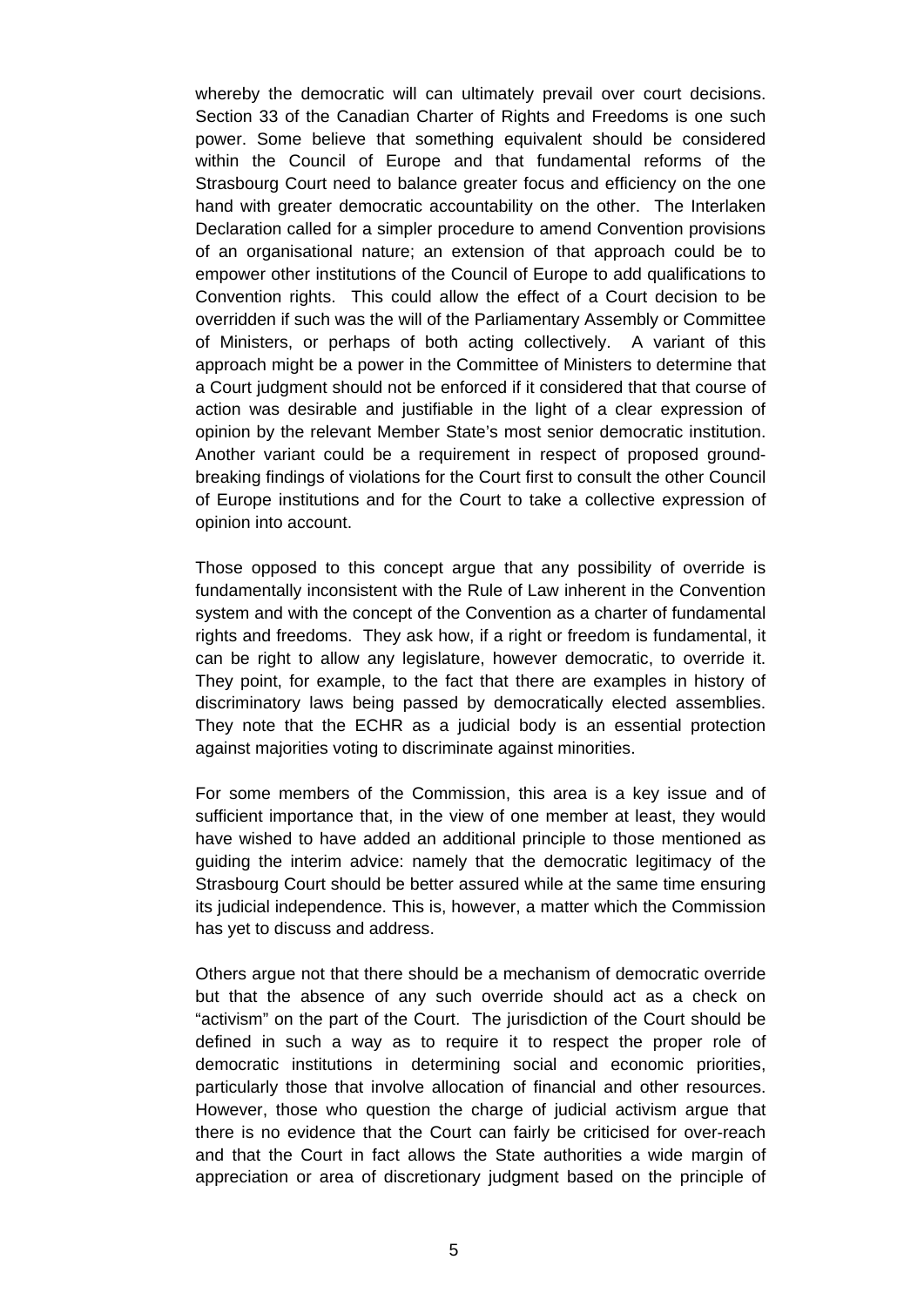subsidiarity. They point to the fact that UK courts are criticised in the same way when they interpret and apply the law in ways that create controversy, but that a purposive approach to statutory interpretation, which updates the law, is well established in the common law.

 Introducing subsidiarity reviews by analogy to the EU treaty; the Lisbon Treaty introduced into the procedures of the EU the possibility of review by the European Court of Justice of a proposal where a challenge to it on the ground of infringement of subsidiarity is made supported by 25% (or in other cases 33%) of the parliamentary voting strength of the EU Member States. The principle of one institution's judgment on subsidiarity being open to challenge by another might be adopted in the Council of Europe in various ways. One could be a power in the Committee of Ministers to resolve that a judgment should not be enforced on the ground that it infringed the principle of subsidiarity. This would arguably reflect the Izmir Declaration which states that:

## *The Conference*

*2. ... invites the Committee of Ministers to apply fully the principle of subsidiarity, by which the states Parties have in particular the choice of means to deploy in order to conform to their obligation under the Convention.* 

An alternative approach could be to leave the decision on subsidiarity with the Court but to build in new arrangements for the submission to the Court prior to a case's final consideration of formal memoranda contending that the proposed finding of violation is a matter on which democratic states should have a choice of means to comply with the Convention. A third approach could be acceptance of the jurisdiction of an external international body to determine a challenge that the Strasbourg Court had exceeded its competence by an infringement of the principle of subsidiarity.

A counter-argument to such an approach is that the Court and the Committee of Ministers already give full effect to the principle of subsidiarity, and that the Court requires no direction or guidance from the political branches of international or national governments on how to interpret and apply Convention law. A further counter-argument is that, unlike the EU, there is within the institutions of the Council of Europe no directly elected body such as the European Parliament to which such a role might be given.

### **CONCLUSION**

5. I hope this letter is useful to you at least in indicating some of the further areas into which the Commission may decide to enquire further as part of its future work programme. As with my parallel letter conveying the Commission's interim advice on Court reform, I am intending to publish this letter, so that others are able to comment upon it if they so wish, in parallel with that advice once Parliament returns in early September.